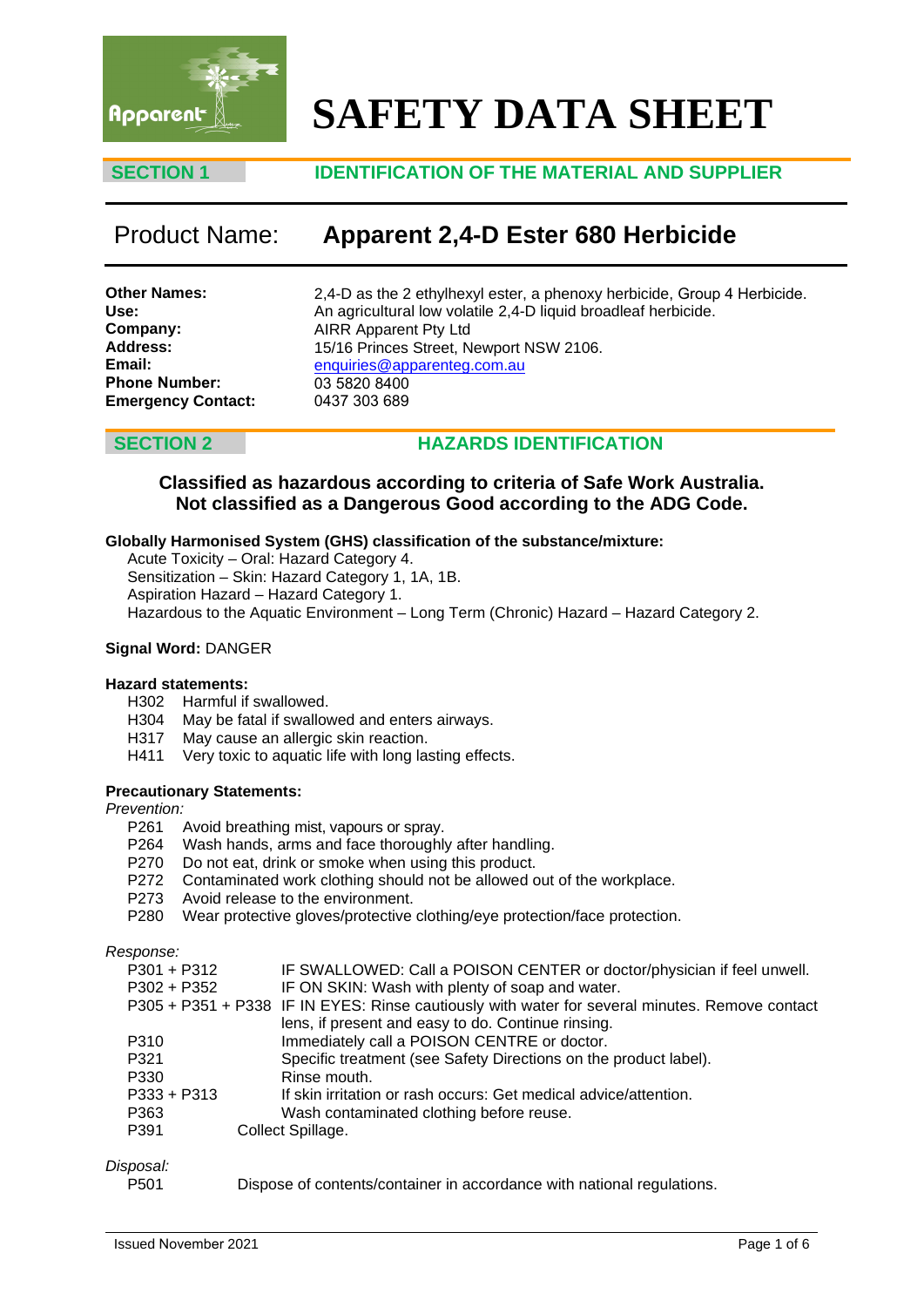| <b>SECTION 2</b> | <b>HAZARDS IDENTIFICATION (Continued)</b>     |  |
|------------------|-----------------------------------------------|--|
| Pictograms:      |                                               |  |
| <b>SECTION 3</b> | <b>COMPOSITION/INFORMATION ON INGREDIENTS</b> |  |
| Ingredients:     |                                               |  |

| <b>CHEMICAL</b>                                                    | <b>CAS NUMBER</b> | <b>PROPORTION</b> |
|--------------------------------------------------------------------|-------------------|-------------------|
| 2,4-D present as the 2 ethylhexyl ester                            | 2008-39-1         | 680 g/L           |
| Hydrocarbon solvent                                                | 64742-94-5        | $< 10\%$          |
| Emulsifiers (mixture)                                              | -                 | $< 10\%$          |
| Other ingredients (including water) determined not to be hazardous |                   | <b>Balance</b>    |

### **SECTION 4 FIRST AID MEASURES**

#### **FIRST AID**

- **Ingestion:** If swallowed do NOT induce vomiting. Wash mouth with water. If poisoning occurs, contact a Doctor or Poisons Information Centre. Phone 131 126.
- **Eye contact:** Immediately hold eyes open and flood gently with clean water. Ensure irrigation under eyelids by occasionally lifting them. Do not try to remove contact lenses unless trained. If irritation persists, seek medical advice.
- **Skin contact:** Remove contaminated clothing. Wash skin with soap and water to remove chemical. If skin is irritated, seek medical advice.
- **Inhalation:** Remove to fresh air and observe until recovered. If effects persist, seek medical advice. In severe case, symptoms of pulmonary oedema can be delayed up to 48 hours after exposure.

**Advice to Doctor:** In humans, prolonged breathing of 2,4-D causes coughing, burning, dizziness, and temporary loss of muscle coordination. Other symptoms of poisoning can be fatigue and weakness with possible nausea. On rare occasions following high levels of exposure, there can be inflammation of the nerve endings with muscular effects. Product is harmful if swallowed, may cause respiratory tract irritant and is a possible skin sensitiser.

**SECTION 5 FIRE FIGHTING MEASURES**

**Specific Hazard:** Combustible liquid. Flashpoint > 100°C.

**Extinguishing media:** Extinguish fire using carbon dioxide, foam or dry agent. If not available, use waterfog or fine water spray but ensure all runoff is contained.

**Hazards from combustion products:** Little risk of an explosion from this product if commercial quantities are involved in a fire. Decomposition products are likely to be noxious and toxic. Firefighters to wear self-contained breathing apparatus and suitable protective clothing if risk of exposure to vapour or smoke.

**Precautions for fire-fighters and special protective equipment:** Isolate fire area. Evacuate downwind residents. Wear full protective clothing and self-contained breathing apparatus. Do not breathe smoke or vapours generated.

### **SECTION 6 ACCIDENTAL RELEASE MEASURES**

**Emergency procedures:** Wear cotton overalls buttoned to the neck and wrist and a washable hat, elbowlength chemical resistant gloves, goggles and half face piece respirator with organic vapour/gas cartridge or canister. In the case of spillage, contain and absorb spilled material with absorbent material such as sand, clay, cat litter or material such as vermiculite and dispose of waste as per the requirements of Local or State Waste Management Authorities. Keep out animals and unprotected persons.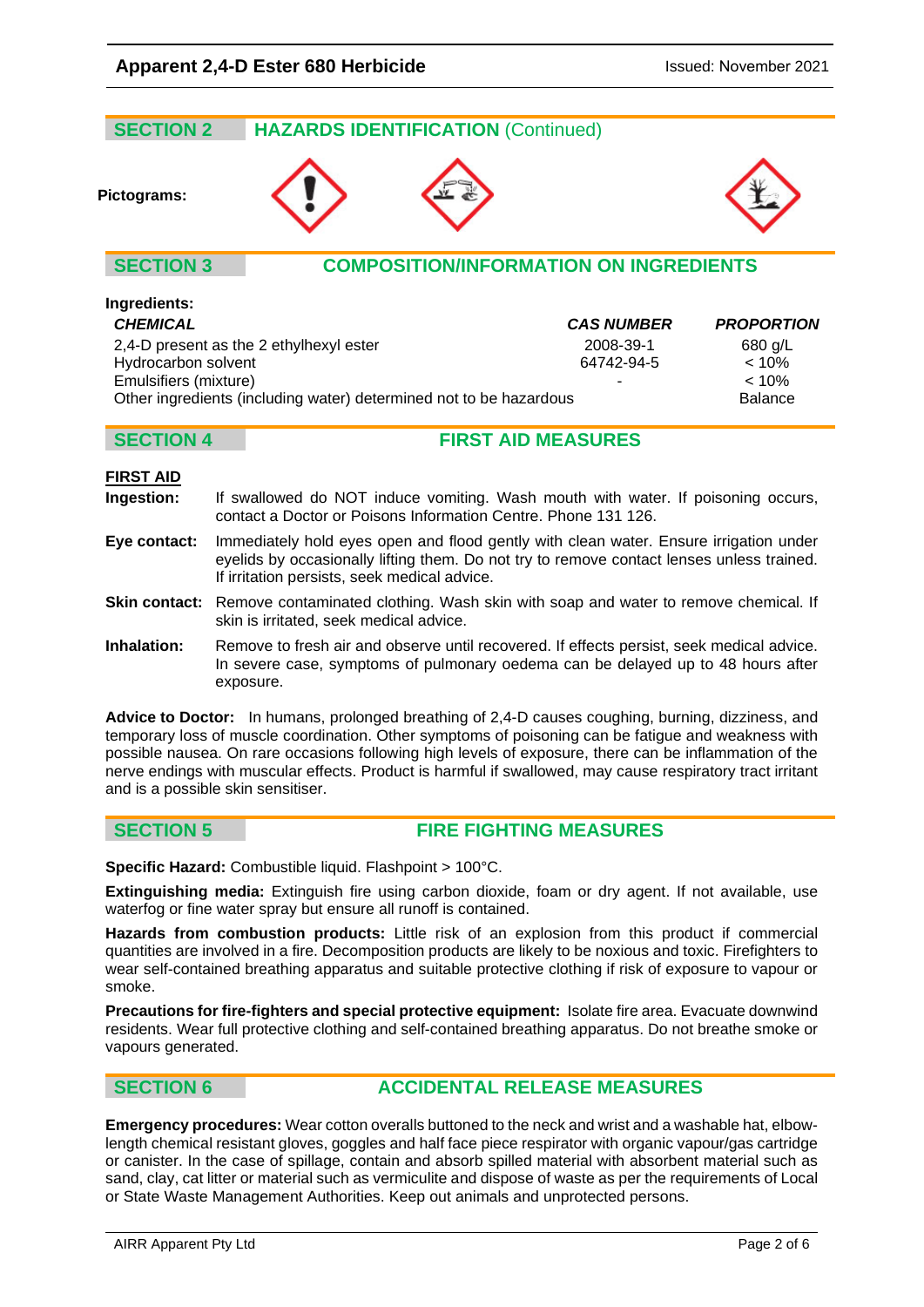### **SECTION 6 ACCIDENTAL RELEASE MEASURES** (Continued)

**Material and methods for containment and cleanup procedures:** To clean spill area, tools and equipment, wash with a solution of soap, water and acetic acid/vinegar. Follow this with a neutralisation step of washing the area with a bleach or caustic soda ash solution. Finally, wash with a strong soap and water solution. Absorb, as above, any excess liquid and add both solutions to the drums of waste already collected.

#### **SECTION 7 <b>HANDLING AND STORAGE**

**Precautions for Safe Handling:** No smoking, eating or drinking should be allowed where material is used or stored. Harmful if swallowed. Will irritate the eyes and skin. Avoid contact with the eyes and skin. When opening the container and preparing spray or using undiluted concentrate, wear cotton overalls buttoned to the neck and wrist and a washable hat, elbow-length chemical resistant gloves, goggles and half face piece respirator with organic vapour/gas cartridge or canister. When using the prepared spray, wear cotton overalls buttoned to the neck and wrist and a washable hat and elbow-length chemical resistant gloves. If applying by hand wear half facepiece respirator with organic vapour/gas cartridge or canister. If product in eyes, wash it out immediately with water. After use and before eating, drinking or smoking wash hands, arms and face thoroughly with soap and water. After each day's use, wash gloves, goggles, respirator (and if rubber wash with detergent and warm water) and contaminated clothing..

**Conditions for Safe Storage:** Store in the closed, original container in a well ventilated area away from children, animals, food, feedstuffs, seed and fertilisers. Do not store for prolonged periods in direct sunlight. Not classified as a Dangerous Good. This product is a Schedule 6 Poison (S6) and must be stored, transported and sold in accordance with the relevant Health Department regulations.

### **SECTION 8 EXPOSURE CONTROLS / PERSONAL PROTECTION**

#### **Exposure Guidelines:**

There are no exposure guidelines for 2,4-D present as 2 ethylhexyl ester established by Safe Work Australia.

#### **Biological Limit Values:**

No biological limit allocated.

#### **Engineering controls:**

Use in ventilated areas adequate to keep exposure minimised. Keep containers closed when not in use.

#### **Personal Protective Equipment (PPE):**

General: When opening the container and preparing spray or using undiluted concentrate, wear cotton overalls buttoned to the neck and wrist and a washable hat, elbow-length chemical resistant gloves, goggles and half face piece respirator with organic vapour/gas cartridge or canister. When using the prepared spray, wear cotton overalls buttoned to the neck and wrist and a washable hat and elbow-length chemical resistant gloves. If applying by hand wear half facepiece respirator with organic vapour/gas cartridge or canister. If product in eyes, wash it out immediately with water.

Personal Hygiene: Harmful if swallowed. Will irritate the eyes and skin. Avoid contact with the eyes and skin. DO NOT inhale spray mist. Clean water should be available for washing in case of eye or skin contamination. After use and before eating, drinking or smoking wash hands, arms and face thoroughly with soap and water. After each day's use, wash gloves, goggles, respirator (and if rubber wash with detergent and warm water) and contaminated clothing. Shower at the end of the workday.

### **SECTION 9 PHYSICAL AND CHEMICAL PROPERTIES**

**Appearance:**  $\begin{array}{ccc}\n\bullet & \bullet & \bullet & \bullet & \bullet \\
\bullet & \bullet & \bullet & \bullet & \bullet & \bullet\n\end{array}$ <br> **Odour:** Typical phenoxy odour **Boiling point: Specific Gravity:** 1.3 - 1.5 at 20 °C. **Solubility in Water:** Emulsifies in water. **pH:** 3 to 5.<br>**Flammability:** Combu **Corrosive hazard:** Not corrosive. Flashpoint (°C): > 100°C.

Typical phenoxy odour.<br>No data. Combustible liquid.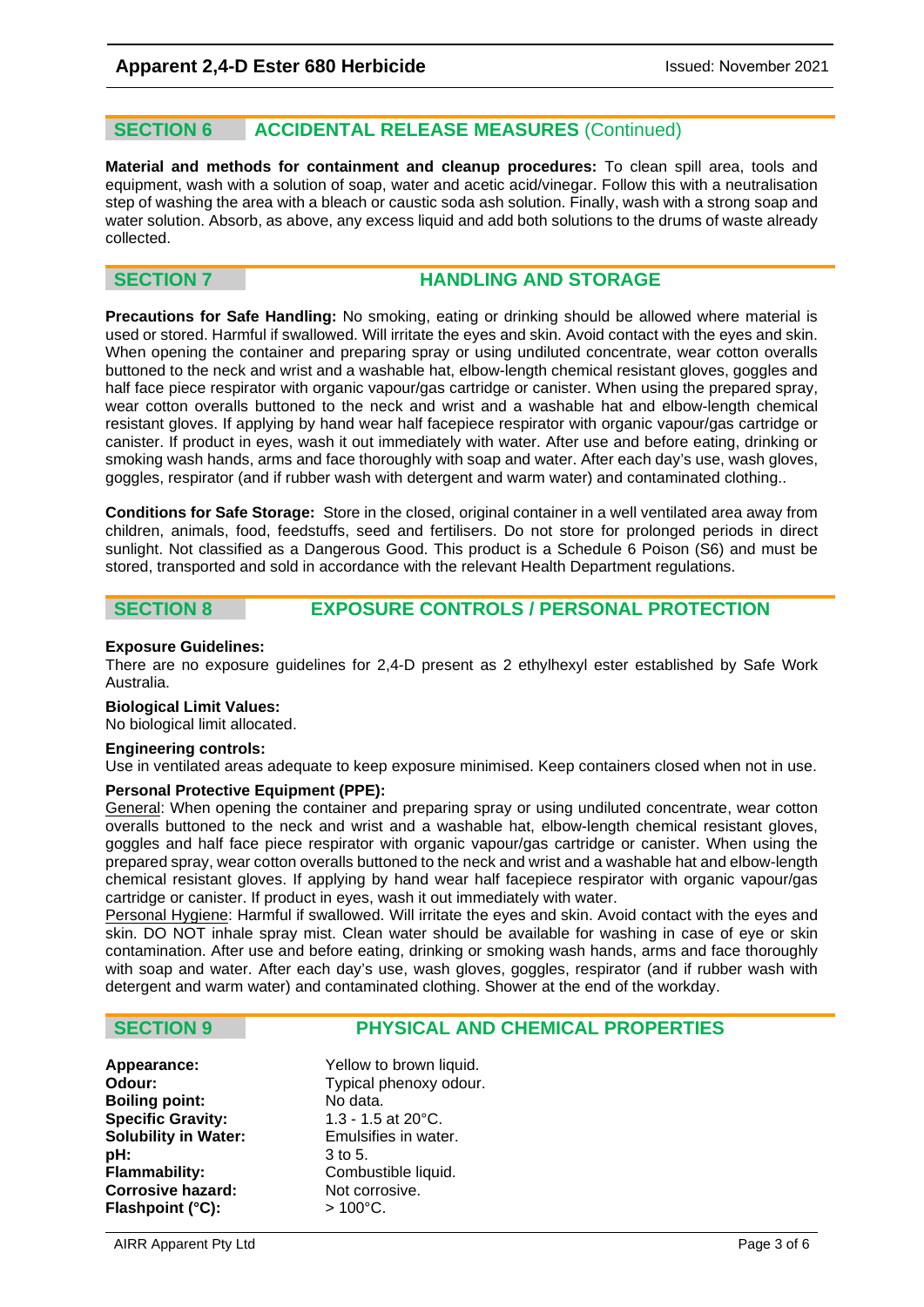### **SECTION 9 PHYSICAL AND CHEMICAL PROPERTIES** (Continued)

**Flammability Limits (%):** Not established.<br>**Poisons Schedule:** This product is a

**Poisons Schedule:** This product is a schedule 6 (S6) poison.<br> **Formulation type:** Emulsifiable Concentrate. **Formulation type:** Emulsifiable Concentrate.

### **SECTION 10 STABILITY AND REACTIVITY**

**Chemical Stability:** Product is considered stable in ambient conditions for a period of at least 2 years after manufacture.

**Conditions to avoid:** Do not store for prolonged periods in direct sunlight.

**Incompatible materials:** Strong acids, strong bases and strong oxidising agents.

**Hazardous decomposition products:** Carbon dioxide, carbon monoxide, hydrogen chloride and other compounds of chlorine smoke and possible other toxic fumes.

**Hazardous reactions:** No particular reactions to avoid. Product will not undergo polymerisation.

### **SECTION 11 TOXICOLOGICAL INFORMATION**

No specific data is available for this product as no toxicity tests have been conducted on this product. Information presented is our best judgement based on similar products and/or individual components. As with all products for which limited data is available, caution must be exercised through the use of protective equipment and handling procedures to minimise exposure.

#### *Potential Health Effects:*

#### **ACUTE EFFECTS**

**Swallowed:** Harmful if swallowed. Acute oral LD<sub>50</sub> for 2,4-D ranges from 375 to 666 mg/kg.

- **Eye:** This product may cause eye irritation. Symptoms may include stinging and reddening of eyes and watering. If exposure is brief, symptoms should disappear once exposure has ceased.
- **Skin:** May cause sensitisation by skin contact especially with prolonged contact. Avoid skin contact. Acute dermal  $LD_{50} > 1500$  mg/kg.
- **Inhaled:** May be an inhalation irritant. No adverse effects are anticipated from single exposure to vapour or mist.

#### **Long Term Exposure:**

**Chronic toxicity:** Rats given high amounts of 2,4-D in the diet for 2 years showed no adverse effects. Dogs fed lower amounts in their food for 2 years died, probably because dogs do not excrete organic acids efficiently. A human given a total of 16.3 g in 32 days therapeutically, lapsed into a stupor and showed signs of incoordination, weak reflexes, and loss of bladder control.

**Reproductive effects:** High levels of 2,4-D administered orally to pregnant rats did not cause any adverse effects. The evidence suggests that if 2,4-D causes reproductive effects in animals, this only occurs at very high doses. Thus reproductive problems associated with 2,4-D are unlikely in humans under normal circumstances.

**Teratogenic effects:** 2,4-D may cause birth defects at high doses. Rats fed 150 mg/kg/day on days 6 to 15 of pregnancy had offspring with increased skeletal abnormalities. This suggests that 2,4-D exposure is unlikely to be teratogenic in humans at expected exposure levels.

**Mutagenic effects:** 2,4-D was found to be non-mutagenic in most systems. 2,4-D did not damage DNA in human lung cells. However, one study found significant effects occurred in chromosomes in cultured human cells at low exposure levels. The data suggest that 2,4-D is not mutagenic or has low mutagenic potential.

**Carcinogenic effects:** 2,4-D fed to rats for 2 years caused an increase in malignant tumours. Female mice given a single injection of 2,4-D developed cancer (reticulum-cell sarcomas). In humans, a variety of studies give conflicting results. Several studies suggest an association of 2,4-D exposure with cancer. An increased occurrence of non-Hodgkin's lymphoma was found among a Kansas and Nebraska farm population associated with the spraying of 2,4-D. Other studies done in New Zealand, Washington, New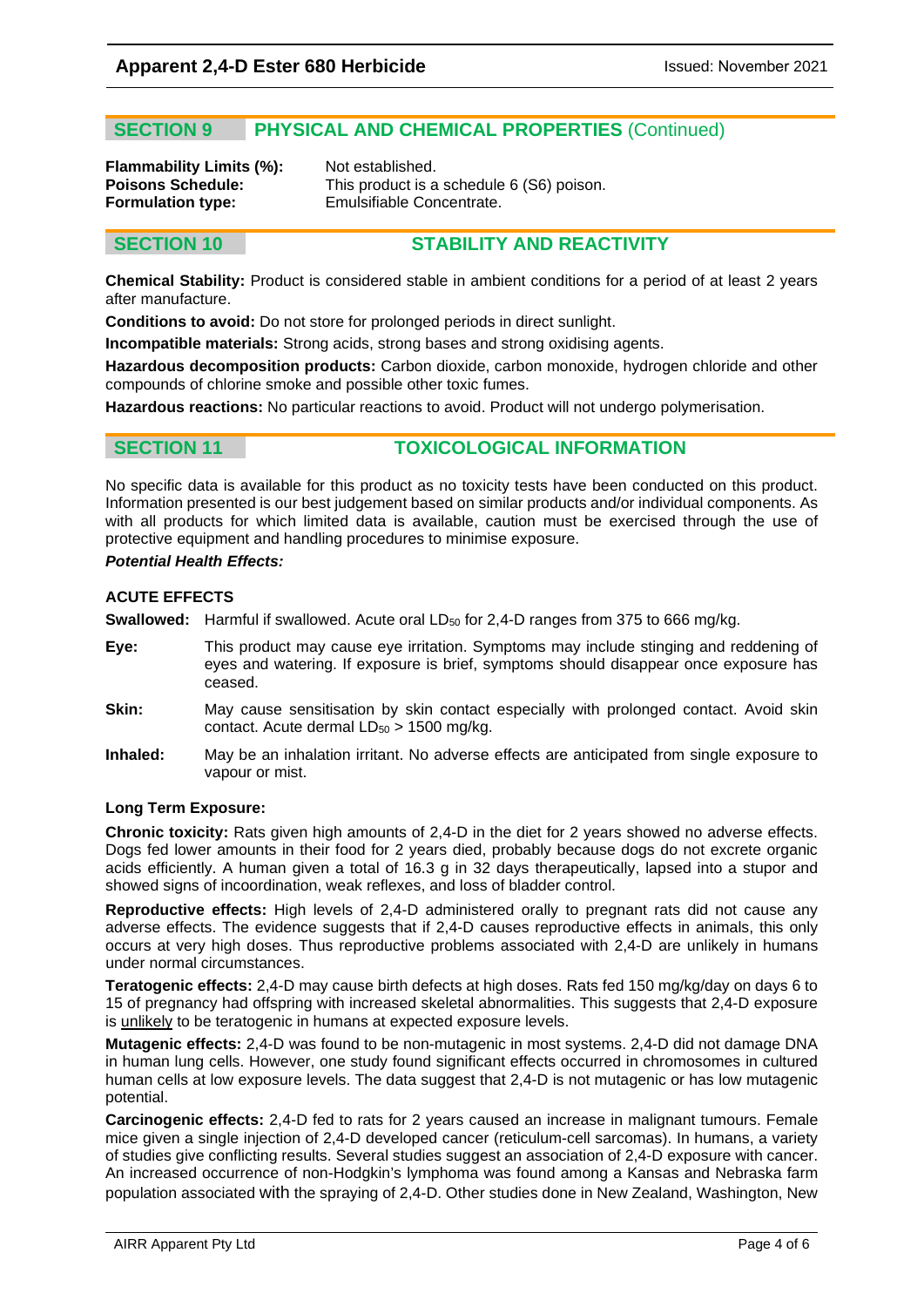### **SECTION 11 TOXICOLOGICAL INFORMATION** (Continued)

York, Australia, and on Vietnam veterans from the U.S. were all negative. There remains considerable controversy about the methods used in the various studies and their results. Thus, the carcinogenic status of 2,4-D is not clear.

**Organ toxicity:** Most symptoms of 2,4-D exposure disappear within a few days, but there is a report of liver dysfunction from long-term exposure.

**Fate in humans and animals:** The absorption of 2,4-D is almost complete in mammals after ingestion and nearly all of the dose is excreted in the urine. 2,4-D is readily absorbed through the skin and lungs. Men given 5 mg/kg excreted about 82% of the dose as unchanged 2,4-D. The half-life is between 10 and 20 hours in living organisms. There is no evidence that 2,4-D accumulates to significant level in mammals or in other organisms.

#### **SECTION 12 ECOLOGICAL INFORMATION**

**Environmental Toxicology:** This product is biodegradable. It will not accumulate in the soil or water or cause long term problems.  $2,4$ -D is harmful to wildfowl and slightly to moderately toxic to birds. The LD $_{50}$ is 1000 mg/kg in mallards, 272 mg/kg in pheasants, and 668 mg/kg in quail and pigeons. Limited studies indicate a half-life of less than 2 days in fish and oysters. Concentrations of 10 mg/L for 85 days did not adversely affect the survival of adult dungeness crabs. For immature crabs, the 96-hour LC<sub>50</sub> is greater than 10 mg/L, indicating that 2,4-D is only slightly toxic. Brown shrimp showed a small increase in mortality at exposures of 2 mg/L for 48 hours. Moderate doses of 2,4-D severely impaired honeybees brood production. At lower levels of exposure, exposed bees lived significantly longer than the controls. The honeybee LD<sub>50</sub> is 0.0115 mg/bee.

#### **Environmental Fate:**

2,4-D has low soil persistence. The half-life in soil is less than 7 days. Soil microbes are primarily responsible for its breakdown. In aquatic environments, microorganisms readily degrade 2,4-D. Rates of breakdown increase with increased nutrients, sediment load, and dissolved organic carbon. Under oxygenated conditions the half-life is 1 week to several weeks. 2,4-D interferes with normal plant growth processes. Uptake of the compound is through leaves, stems, and roots. Breakdown in plants is by a variety of biological and chemical pathways. 2,4-D is toxic to most broad leaf crops especially cotton, tomatoes, beets, and fruit trees.

### **SECTION 13 DISPOSAL CONSIDERATIONS**

**Spills and Disposal:** Persons involved in cleanup require adequate skin protection - see Section 8. In case of spillage, contain and absorb spilled material with absorbent material such as clay, sand or cat litter and dispose of waste as indicated below or in accordance to the Australian Standard 2507 - Storage and Handling of Pesticides. Keep out animals and unprotected persons. Keep material out of streams and sewers. Vacuum, shovel or pump waste into an approved drum.

**Disposal of empty containers:** Triple-rinse containers before disposal. Add rinsings to spray tank. Do not dispose of undiluted chemicals on site. If recycling, replace cap and return clean containers to recycler or designated collection point. If not recycling, break, crush, or puncture and deliver empty packaging to an approved waste management facility. If an approved waste management facility is not available, bury the empty packaging 500 mm below the surface in a disposal pit specifically marked and set up for this purpose, clear of waterways, desirable vegetation and tree roots, in compliance with relevant local, state or territory government regulations. Do not burn empty containers or product.

If there is a need to dispose of the product, approach local authorities who hold periodic collections of unwanted chemicals (ChemClear®).

Do not cut or saw empty containers, as there is the possibility that fumes inside the container maybe ignited and cause the container to explode.